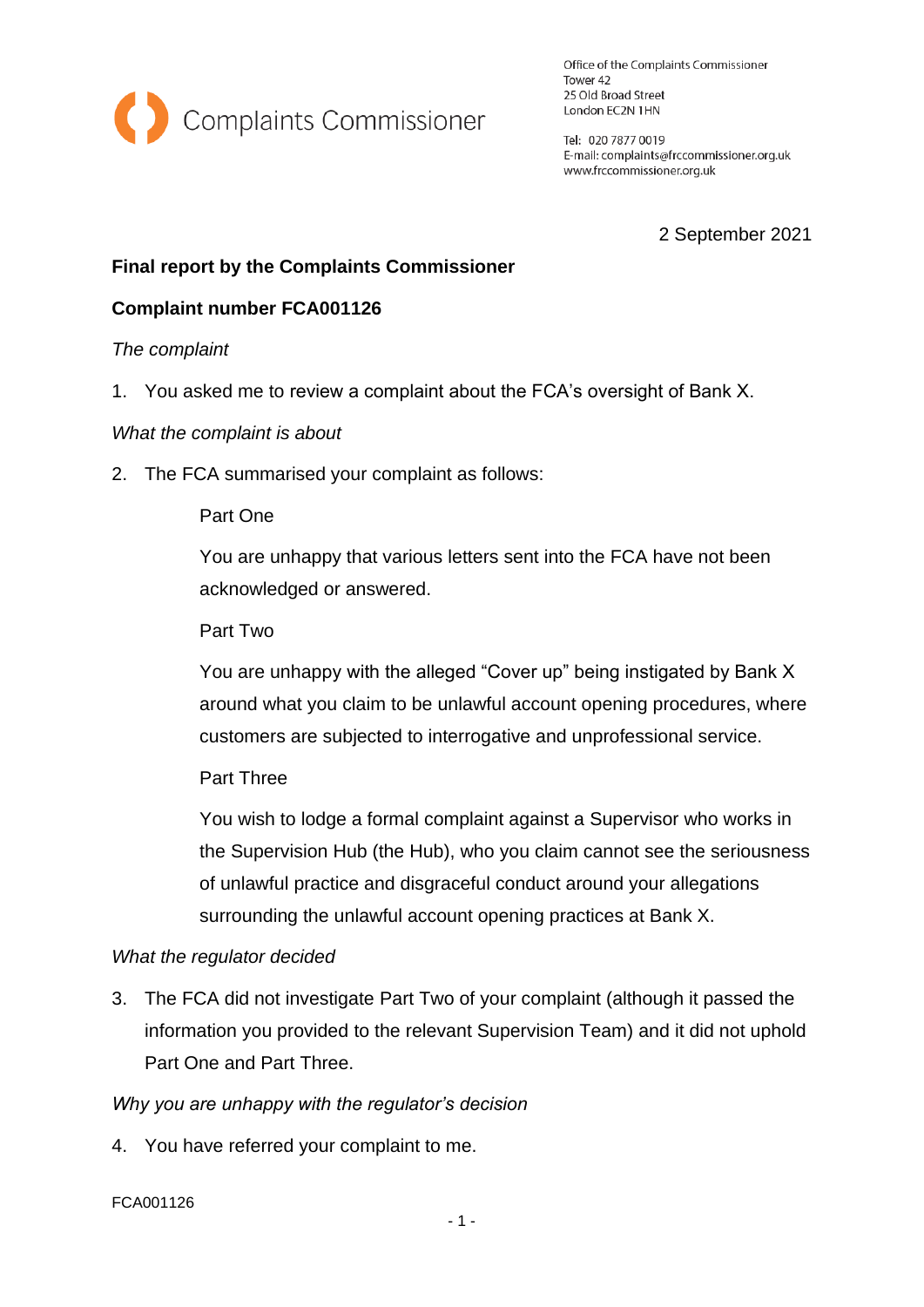#### *My analysis*

- 5. In 2017 you applied for an ISA with Bank X. You say you were invited for a 50 minute interview as part of the account opening procedures which you felt was excessive and intrusive. In particular, you feel that questions about whether you had a mortgage and other financial assets were unlawful.
- 6. You have complained to Bank X, the Financial Ombudsman Service and to the Information Commissioner's Office about this matter. You also complained to the FCA. Your complaint to the FCA was about its oversight of Bank X with respect to account opening procedures.
- 7. I do not think the FCA was right to exclude this complaint. I don't agree with the FCA your complaint was about Bank X and so excluded. Your complaint was about the FCA's oversight of Bank X, so in essence about how the FCA did its job. Complaints about the FCA's regulation or oversight of authorised and registered financial services providers have traditionally been included within the Scheme. The FCA can investigate concerns arising from information about individual complaints, but it investigates those in the context of considering whether or not regulatory action is justified, rather than whether or not the individual requires redress. Any action the FCA may or may not take as a result of the information you provided could not lead to redress for you personally. I therefore propose to review your complaint under the Scheme.
- 8. I appreciate that you have strong feelings about what questions are appropriate as part of account opening procedures. However, the FCA has already explained to you that it has no specific rules or regulations which outline the questions an authorised firm is prevented from asking a consumer, as part of the application process for a new savings account. It has also explained that it does not have any specific rules or regulations which outline the identification documents the firm would need to obtain from a consumer, as part of the application process for a new savings account.
- 9. Ultimately, if you feel you do not wish to disclose the information asked of you, you are free to seek another provider of savings accounts.